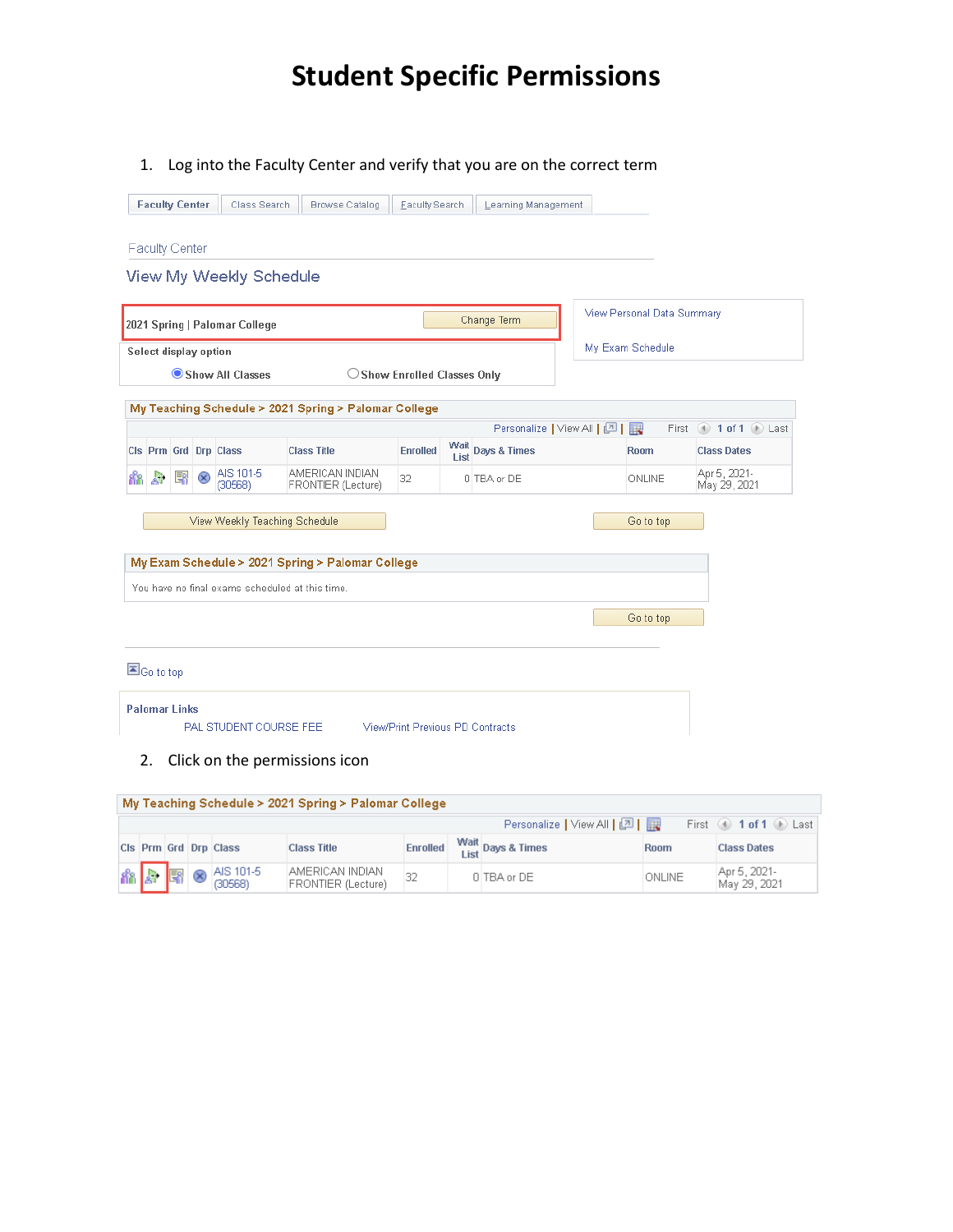|  |  |  |  | 3. This is the new Student Specific Permissions page |
|--|--|--|--|------------------------------------------------------|
|--|--|--|--|------------------------------------------------------|

| <b>Permission to Add</b>             |                                                        |                         |                           |                                      |                               |                     |                                         |
|--------------------------------------|--------------------------------------------------------|-------------------------|---------------------------|--------------------------------------|-------------------------------|---------------------|-----------------------------------------|
|                                      | Course ID 002086                                       | Course Offering Nbr 1   |                           |                                      |                               |                     |                                         |
| Academic Institution Palomar College |                                                        |                         |                           |                                      |                               |                     |                                         |
|                                      | Term 2021 Spring<br>Credit                             |                         |                           |                                      |                               |                     |                                         |
| Subject Area MATH                    |                                                        | Mathematics             |                           |                                      |                               |                     |                                         |
| Catalog Nbr 60                       |                                                        | INTERMEDIATE ALGEBRA    |                           | Return to Faculty Center             |                               |                     |                                         |
| <b>Class Section Data</b>            |                                                        |                         |                           |                                      | Find   View All               |                     | First $\bigcirc$ 1 of 1 $\bigcirc$ Last |
| Session FT2                          | Fast Track - 2nd 8 Weeks                               |                         | Class Nbr 31238           |                                      | Class Status Active           |                     |                                         |
| Class Section 54                     |                                                        |                         |                           | <b>Class Type</b> Enrollment Section |                               |                     |                                         |
| Component Lecture                    |                                                        |                         |                           | Instructor Romero, Maria Teresa      |                               |                     |                                         |
| Student Specific Permissions         |                                                        |                         |                           |                                      |                               |                     |                                         |
| <b>Defaults</b>                      |                                                        |                         |                           |                                      |                               |                     |                                         |
|                                      | Expiration Date 05/29/2021<br>$\overline{\mathbf{31}}$ |                         |                           |                                      |                               |                     |                                         |
|                                      | <b>Permission Valid For</b>                            |                         |                           |                                      |                               |                     |                                         |
| <b>Closed Class</b>                  | <b>Requisites Not Met</b>                              | <b>Consent Required</b> | <b>Career Restriction</b> |                                      | <b>Permission Time Period</b> |                     |                                         |
| $\blacktriangledown$                 | O                                                      | ✓                       | 0                         | $\mathcal{L}$                        |                               |                     |                                         |
|                                      | <b>Assign More Permissions</b>                         | Generate                |                           |                                      |                               |                     |                                         |
| <b>Class Permission Data</b>         |                                                        |                         |                           | Personalize   Find   四   眼           |                               | First 1 of 1 D Last |                                         |
| <b>General Info</b><br>Permission    | $F \rightarrow$<br>Comments                            |                         |                           |                                      |                               |                     |                                         |
| Number<br>ID<br>Seq#                 | <b>Name</b>                                            |                         | <b>Status</b>             | <b>Permission Use</b><br><b>Date</b> | <b>Expiration Date</b>        |                     |                                         |
|                                      | Q                                                      |                         | Not Used                  |                                      | 05/29/2021<br>BU              |                     | $+$<br>$\qquad \qquad -$                |
| Return to Faculty Center             |                                                        |                         |                           |                                      |                               |                     |                                         |

4. Ensure that the closed class box and the consent required boxes are checked (should be checked by default).

| <b>Defaults</b> |                             |                           |                         |                           |                               |
|-----------------|-----------------------------|---------------------------|-------------------------|---------------------------|-------------------------------|
|                 | Expiration Date 05/29/2021  | 31                        |                         |                           |                               |
|                 | <b>Permission Valid For</b> |                           |                         |                           |                               |
|                 | <b>Closed Class</b>         | <b>Requisites Not Met</b> | <b>Consent Required</b> | <b>Career Restriction</b> | <b>Permission Time Period</b> |
|                 | $\overline{\phantom{a}}$    |                           |                         |                           |                               |

- 5. Enter the student ID that you want to add to the class and enter an expiration date of no more than 5 days from the current date. You can use the calendar pop up to assist with this (second picture)
	- a. The default date for the expiration date is the last day of the term. The system uses additional security and date settings behind the scenes to prevent students from adding beyond the Census Date.

|      | <b>Class Permission Data</b> |            |                         |                 |                       | First 1 of 1 D Last    |  |
|------|------------------------------|------------|-------------------------|-----------------|-----------------------|------------------------|--|
|      | <b>General Info</b>          | Permission | <b>Exit</b><br>Comments |                 |                       |                        |  |
|      |                              |            |                         |                 | <b>Permission Use</b> |                        |  |
| Seq# | <b>Number</b>                | ID         | Name                    | <b>Status</b>   | <b>Date</b>           | <b>Expiration Date</b> |  |
|      |                              | 010553215  |                         | <b>Not Used</b> |                       | 05/29/2021             |  |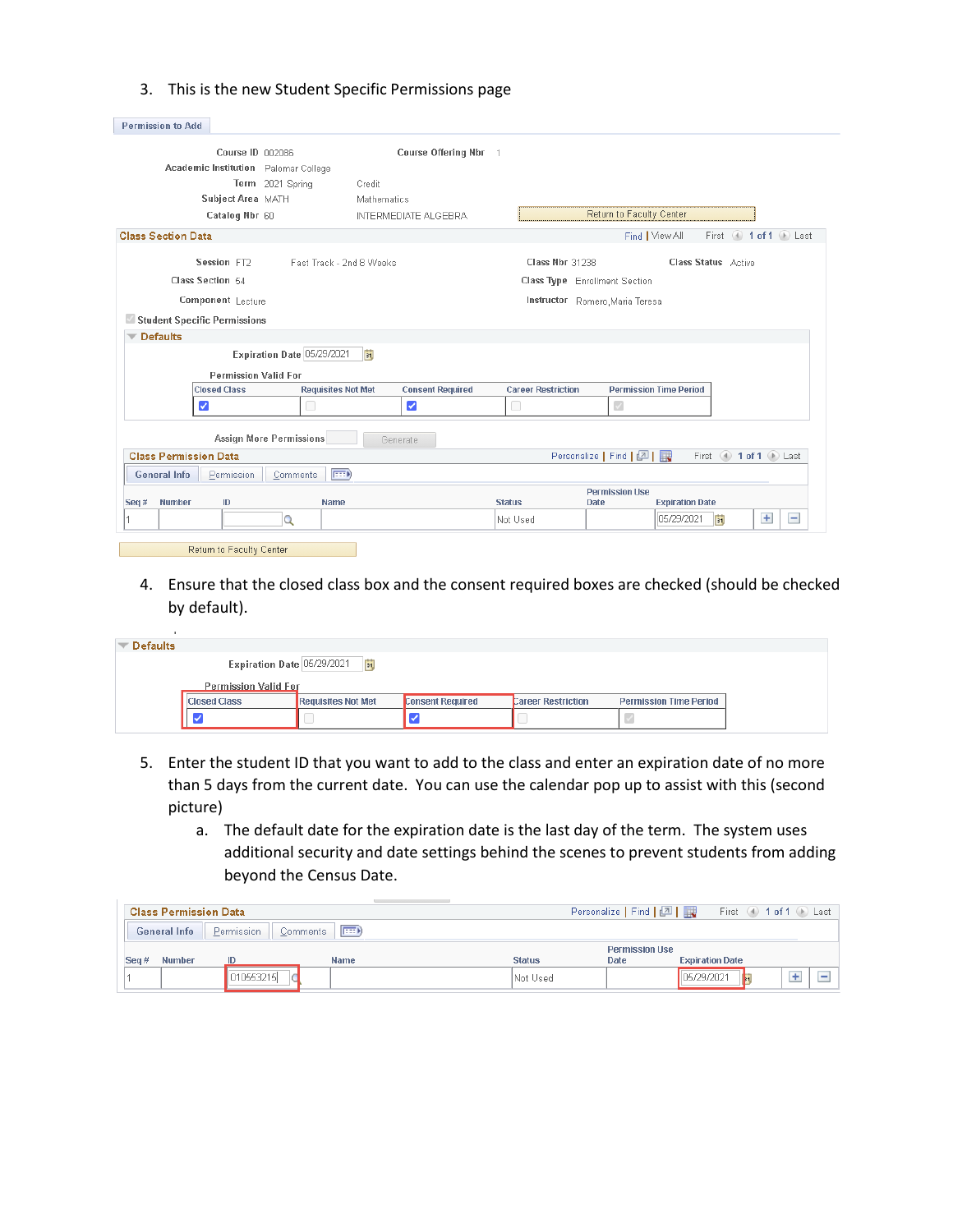| 관   | First<br>Œ.            | $\left( 4\right)$ |          |    | 1 of 1 $\circ$ Last |    |                     |    |             |   |
|-----|------------------------|-------------------|----------|----|---------------------|----|---------------------|----|-------------|---|
| lse | <b>Expiration Date</b> |                   | Calendar |    |                     |    |                     |    |             | × |
|     | 05/29/2021             |                   | May      |    | ◡                   |    | 2021                |    | $\check{ }$ |   |
|     |                        |                   | М        | т  | w                   | Т  | F                   | S  | S           |   |
|     |                        |                   |          |    |                     |    |                     | 1  | 2           |   |
|     |                        |                   | 3.       | 4  | -5                  | 6  | -7                  | 8  | 9           |   |
|     |                        |                   | 10       | 11 | 12.                 | 13 | 14                  | 15 | 16          |   |
|     |                        |                   | 17       | 18 | 19                  | 20 | -21                 | 22 | -23         |   |
|     |                        |                   | 24       |    | 25 26 27 28         |    |                     | 29 | 30          |   |
|     |                        |                   | 31       |    |                     |    |                     |    |             |   |
|     |                        |                   |          |    |                     |    | <b>Current Date</b> |    |             |   |

6. Verify that the number entered is for the correct student, then save. If you have other students to enter continue to the next step, otherwise return to the top of the page and click faculty center box to exit.

| <b>Assign More Permissions:</b> |                      | Generate                      |                                                                     |            |                        |        |
|---------------------------------|----------------------|-------------------------------|---------------------------------------------------------------------|------------|------------------------|--------|
| <b>Class Permission Data</b>    |                      |                               | Personalize   Find   2  <br>First $\bigcirc$ 1 of 1 $\bigcirc$ Last |            |                        |        |
| <b>General Info</b>             | Permission           | <b>Exp</b><br><b>Comments</b> |                                                                     |            |                        |        |
|                                 |                      |                               |                                                                     | Permission |                        |        |
| Seq # Number                    | l ID                 | Name                          | <b>Status</b>                                                       | Use Date   | <b>Expiration Date</b> |        |
|                                 | 010553215<br>$\circ$ | Lewis, John Patrick           | Not Used                                                            |            | 03/23/2019             | ٠<br>- |
|                                 |                      |                               |                                                                     |            |                        |        |

B Save | Q<sup>+</sup> Return to Search | E Notify |

## 7. To add another student click the plus and follow the directions above.

|         | <b>Class Permission Data</b> |            |                             |                 | Personalize   Find   2   2 |                        | First 4 1 of 1 D Last |  |
|---------|------------------------------|------------|-----------------------------|-----------------|----------------------------|------------------------|-----------------------|--|
|         | General Info                 | Permission | $F \rightarrow$<br>Comments |                 |                            |                        |                       |  |
|         |                              |            |                             |                 | <b>Permission Use</b>      |                        |                       |  |
| Seq $#$ | <b>Number</b>                | ID         | <b>Name</b>                 | <b>Status</b>   | <b>Date</b>                | <b>Expiration Date</b> |                       |  |
|         |                              | 010553215  |                             | <b>Not Used</b> |                            | 05/29/2021             |                       |  |

|         | <b>Class Permission Data</b> |            |          |                                |               | Personalize   Find   2 | First 12 of 2 D Last   |                               |
|---------|------------------------------|------------|----------|--------------------------------|---------------|------------------------|------------------------|-------------------------------|
|         | <b>General Info</b>          | Permission | Comments | (em)                           |               |                        |                        |                               |
|         |                              |            |          |                                |               | <b>Permission Use</b>  |                        |                               |
| Seq $#$ | <b>Number</b>                | ID         |          | <b>Name</b>                    | <b>Status</b> | Date                   | <b>Expiration Date</b> |                               |
|         |                              | 1010553215 |          | Lewis John Patrick             | Used          | 103/10/2021            | 103/13/2021            | $\overline{\phantom{a}}$      |
|         |                              | 010465166  | lQ       | Lewis, Katelan Sayaka Yonamine | Not Used      |                        | 05/29/2021<br>31       | ÷<br>$\overline{\phantom{a}}$ |

8. If the student entered is already on the waitlist, and has no holds or other issues, they will be auto enrolled when the waitlist runs (every 15 minutes approximately). If they are not on the waitlist they will just enroll in the class with the normal process since the system now already has their student ID number. If they wait until after the expiration date of the permission, they will have to be re-entered by the faculty member.